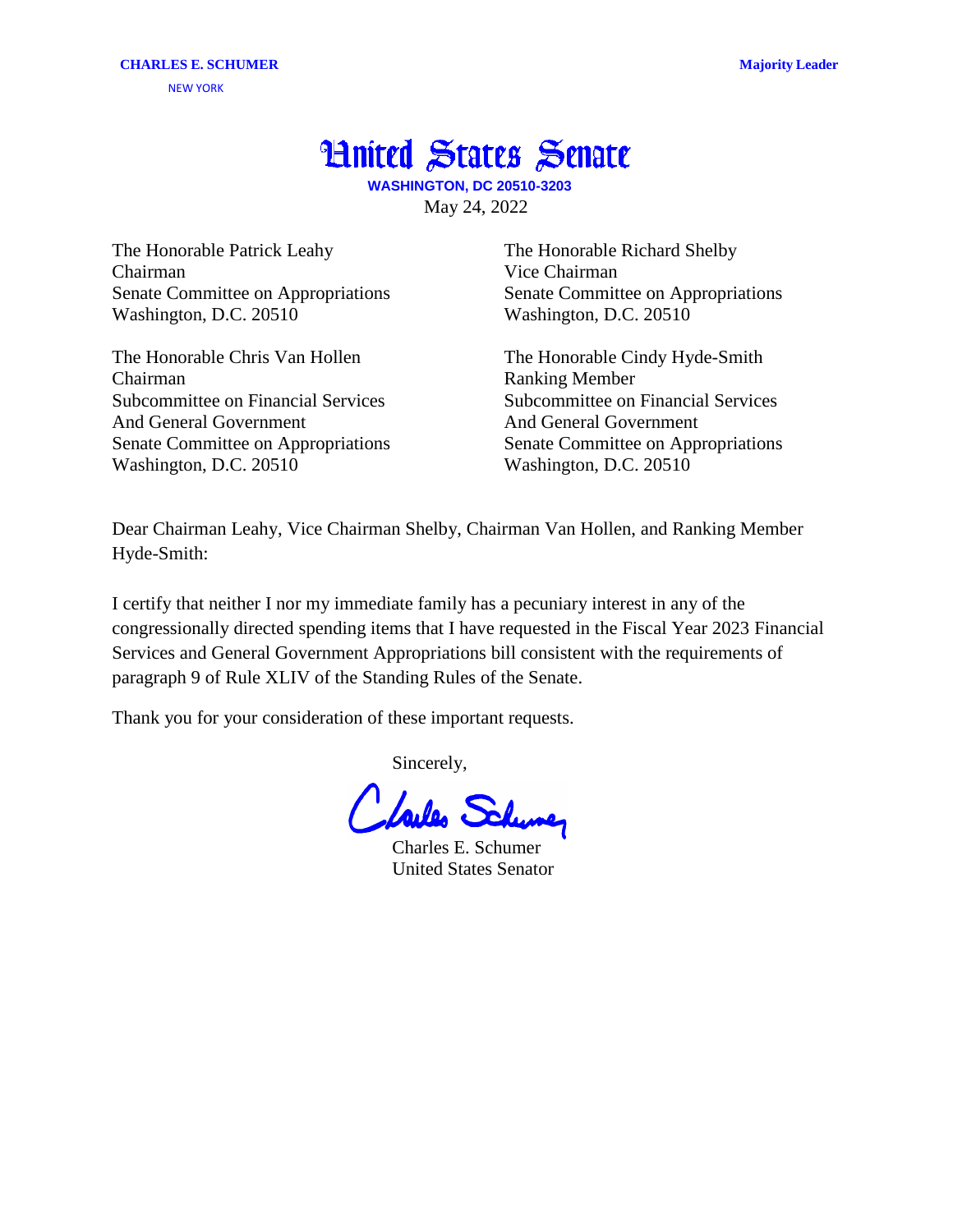## **Schumer, Charles(D-NY) Financial Services and General Government Congressionally Directed Spending Requests**

| <b>Recipient</b><br><b>Name</b>                    | <b>Project Purpose</b>                                                                                                                                                                                                                                                                                                                                                                                                                                                                                                                                                                                                                                                                                                                                                                                                                                                                                                                     | <b>Project</b><br><b>Location</b>          | Amount<br><b>Requested</b><br>(5000) |
|----------------------------------------------------|--------------------------------------------------------------------------------------------------------------------------------------------------------------------------------------------------------------------------------------------------------------------------------------------------------------------------------------------------------------------------------------------------------------------------------------------------------------------------------------------------------------------------------------------------------------------------------------------------------------------------------------------------------------------------------------------------------------------------------------------------------------------------------------------------------------------------------------------------------------------------------------------------------------------------------------------|--------------------------------------------|--------------------------------------|
| Mosholu<br>Preservation<br>Corporation             | This project will focus on providing needed services to small businesses in<br>the Bronx to support recovery, improvement and expansion. The services<br>provided will cover all aspects of small business relief needed in the<br>under-served North Bronx area, serving the small and microbusinesses in<br>the low middle income neighborhoods of our commercial corridors that are<br>primarily owned by immigrant Bronxites.                                                                                                                                                                                                                                                                                                                                                                                                                                                                                                          | Bronx NY                                   | \$1,179                              |
| Brooklyn<br>Chamber of<br>Commerce                 | Funding be used to demonstrate how businesses benefit from tourism.                                                                                                                                                                                                                                                                                                                                                                                                                                                                                                                                                                                                                                                                                                                                                                                                                                                                        | Brooklyn NY                                | \$250                                |
| Evergreen Inc.                                     | The Resilient Recovery program provides technical assistance and<br>education to small businesses in the industrial and manufacturing sector<br>in Brooklyn to help them grow and provide family supporting jobs to<br>working class New Yorkers. Funds will be used to hire a full-time staff<br>member at two community-based organizations (SBIDC and Evergreen)<br>as well as cover costs of business education workshops and seminars. The<br>new staff will provide capacity to their respective organizations as they<br>help launch educational programs for MWBEs, provide technical<br>assistance, and help businesses hire from within six low-moderate income<br>neighborhoods in Brooklyn: Sunset Park, Gowanus, Red Hook, Greenpoint,<br>Bushwick and East Williamsburg.                                                                                                                                                     | Brooklyn NY                                | \$500                                |
| Long Island<br>University                          | Long Island University will archive and provide access to the personal<br>collections of former Presidents and their families, including those of<br>Presidents who lack their own dedicated presidential libraries (from<br>Washington to Hoover) to ensure the preservation of these historical<br>documents. Once archived, Long Island University will make these<br>collections available to scholars, students, teachers, and the general<br>public through a free mobile app and other online resources, and host<br>conference workshops to encourage engagement with the collection.                                                                                                                                                                                                                                                                                                                                              | <b>Brookville</b><br><b>NY</b>             | \$149                                |
| Cayuga County                                      | Funds will be used by the County Clerk to digitize all permanent paper<br>records, microfilm, maps and books in the County archives. Cayuga<br>County's storage capacity has nearly reached its limit and items in the<br>collection, some dating back to the 18th century, are continually<br>deteriorating and are at risk of damage from a disaster.                                                                                                                                                                                                                                                                                                                                                                                                                                                                                                                                                                                    | Cayuga<br>County NY                        | \$3,000                              |
| Livingston<br>County<br>Development<br>Corporation | Even before the COVID-19 pandemic, individuals were struggling with<br>ways to launch their businesses in today's increasingly competitive<br>business climate. A microenterprise program eliminates two major barriers<br>to opening a new business by providing (i) capital in the form of<br>microenterprise grants and (ii) entrepreneurial training, business<br>planning, mentorship and technical assistance. Further, our downtown<br>districts are vital to our economic well-being. The combination of<br>businesses in a downtown district create a unique composition that is<br>greater than its individual parts. By attracting businesses in leakage<br>categories identified through a market analysis, we are helping not only<br>the new entrepreneurs, but the existing business owner and community<br>as a whole.                                                                                                     | Geneseo NY                                 | \$500                                |
| Inwood<br>Merchant<br>Association, Inc.            | Funding will support workforce development programming, help reduce<br>commercial vacancies and fund the management and creation of vendor<br>plazas.                                                                                                                                                                                                                                                                                                                                                                                                                                                                                                                                                                                                                                                                                                                                                                                      | Inwood NY                                  | \$1,728                              |
| <b>Arts Business</b><br>Collaborative,<br>Inc.     | "Funding will be used to improve access to capital, networks, and<br>knowledge for arts businesses by and for communities of color through<br>culturally-specific technical assistance programs and services and<br>action-oriented research. Leveraging two departmental arms - GAP and<br>the Rising Tides Research Institute (RTRI) - our services and programs<br>address barriers to success for BIPOC-led creative and professional<br>endeavors by facilitating access to capital, networks, and training.<br>Together, GAP and RTRI utilize a community-centered, multi-pronged<br>approach to cultivate arts as a gateway to social and civic engagement,<br>while leveraging innovative business strategies for POC in order to<br>facilitate the retention of the economic value of their cultural capital.<br>Funding will be used to provide free:<br>Grantwriting and civic education services to at least 150 BIPOC-led and | Long Island<br>City and<br>Woodside<br>NY. | \$650                                |